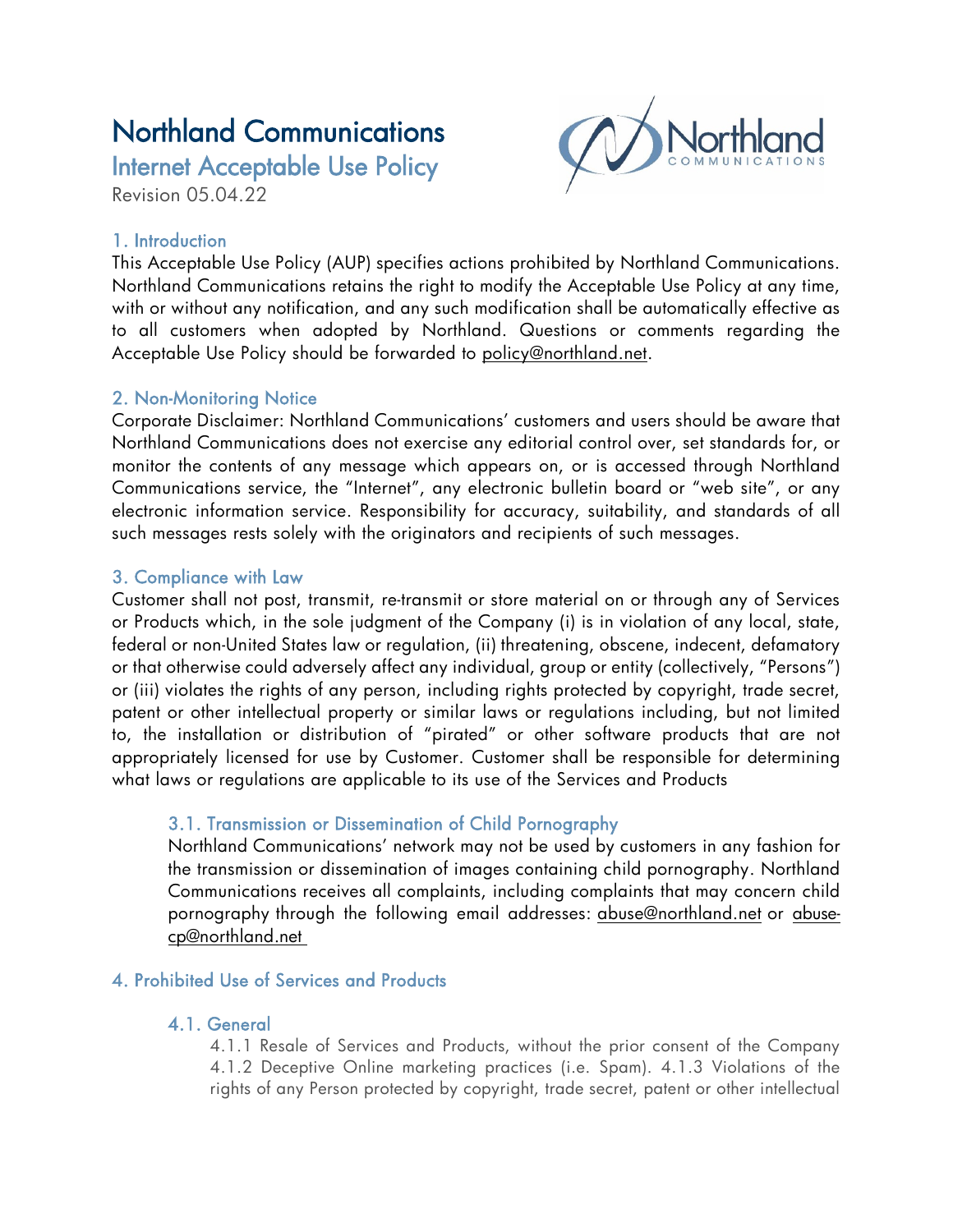property or similar laws or regulations, including, but not limited to, the installation or distribution of "pirated" or other software products that are not appropriately licensed for use by Customer. 4.1.4. Actions that restrict or inhibit any Person, whether a customer of the Company or otherwise, in its use or enjoyment of any of the Company's Services or Products.

#### 4.2. Email

#### 4.2.1 Sending unsolicited bulk or commercial messages ("spam").

This includes, but is not limited to, bulk mailing of commercial advertising, informational announcements, charity requests, petitions for signatures, and political or religious tracts. Such messages may only be sent to those who have explicitly requested it.

4.2.2 Collecting responses from unsolicited bulk or commercial e-mail sent from accounts with other providers.

4.2.3 Sending Unsolicited Commercial Email from Northland Communications or from another provider to advertise any service that is hosted by Northland Communications or connected via Northland Communications.

4.2.4 Creating or forwarding "chain letters" or other "pyramid schemes" of any type.

4.2.5. Harassment, whether through language, frequency of messages, or size of messages.

4.2.6 Collecting replies to messages sent from another Internet service provider if those messages violate this Acceptable Use Policy or the acceptable use policy of the other service provider.

4.2.7 Intentionally distributing computer viruses, worms or any computer program or message with the intent of causing harm to the recipient's computer system or network.

4.2.8 Deceptively forging Email headers or providing false information to deceive the recipient or redirect replies to a non-existent Email address.

4.2.9 Using the Email system of a third party without authorization with the intent to send unsolicited mass Email or to cause harm to third party systems.

#### 4.3. System and Network

4.3.1 Unauthorized access to or use of data, systems or networks, including any attempt to probe, scan or test the vulnerability of a system or network or to breach